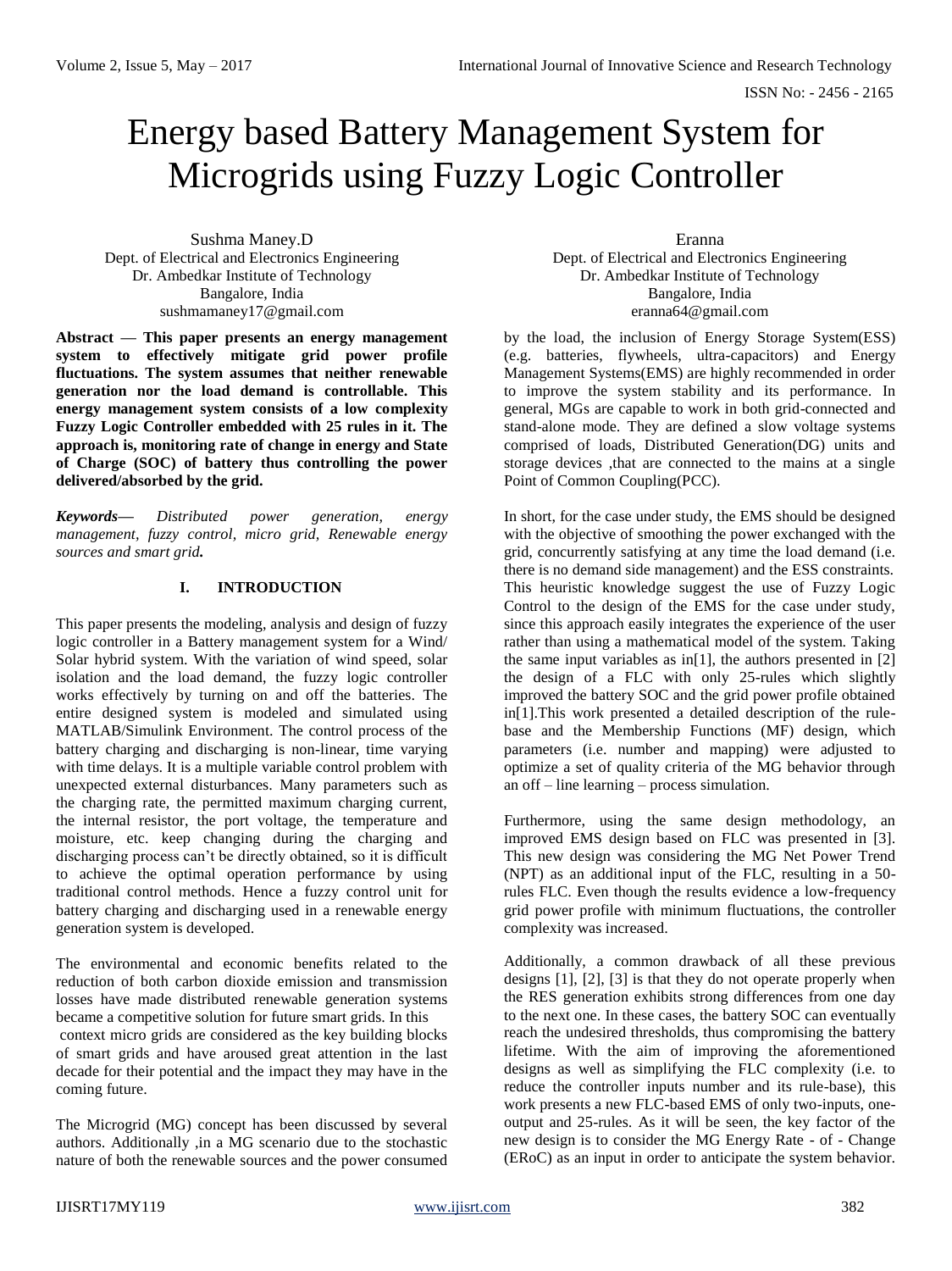The design methodology will follow the procedure and the optimization process developed in [2] (i.e. off-line controller parameter setting process).

The paper is organized as follows. Section II describes the architecture and variables of the Energy Management System. Section III describes the Microgrid. Section IV is about the proposed FLC Design and Section V presents the design of the proposed fuzzy Implementation. The experimental validation of the proposed EMS design is presented in Section VI. Finally, Section VII presents the main conclusions of this paper.

#### **II. ENERGY MANAGEMENT SYSTEM**

The system consists of Wind Turbine (WT), Photovoltaic conversion modules and a battery charger sharing the same DC bus. The system also includes a bidirectional inverterrectifier module controlling the power exchanged with the load.



Fig. 1. Energy Management System for Residential Grid

Referring to Fig.1, the power fluxes are considered positive according to the direction of the corresponding arrows. The net power ,*PLG*,and the grid power ,*PGRID*,can be expressed as follows:

$$
P_{LG} = P_{LOAD} - P_{GEN},\tag{1}
$$

$$
P_{GEN} = P_{PV} + P_{WT},\tag{2}
$$

$$
P_{GRID} = P_{LG} - P_{BAT},\tag{3}
$$

Where PLOAD is the load power, PGEN is the renewable source generated power, PPV is the photovoltaic power, PWT is the wind turbine power and PBAT is the battery power. PBAT depends directly to the battery SOC, which should be kept at any time between a minimum and maximum limits, SOCMIN and SOCMAX, respectively, to preserve the battery lifetime namely:

where:

$$
f_{\rm{max}}(x)=\frac{1}{2}x
$$

 $SOC_{MIN} \leq SOC(n) \leq SOC_{MAX}$ , (4)

$$
SOC_{MIN} = (1-DOD).SOC_{MAX}, \tag{5}
$$

DOD being the battery Depth of Discharge. This study considers a maximum DOD of 50%, since the lifetime of this type of battery is significantly reduced when operates at high DOD levels[36].In order to avoid discharging/ overcharging

the battery out of the secure limits, the EMS strategy should cut – off the power delivered / absorbed by the battery.

In these cases  $P_{BAT} = 0$ , or equivalently according to (3)  $P_{GRID}$ = PLG meaning that all the power fluctuations are handled by the grid. A battery SOC estimator, shown in Fig. 2 is used to estimate the current battery SOC, which is expressed as:

$$
SOC(n) = SOC(n-1) - SOC(n),
$$
 (6)

Where  $\Delta SOC(n)$  represents the battery energy variation during the sampling period Ts and can be estimated using the general definition of the energy evolution Δ*ei* of a power variable *Pi*  during a period time Δ*T*. Therefore, for sampled variables and assuming equal integration and sampling periods (i.e .*Δ T* = *Ts*). The case under study assumes that the wind and PV modules are in charge of extracting the maximum renewable power and that the AC load power consumption is not controllable. In other words,  $P_{LOAD}$  and  $P_{GEN}$  (hence  $P_{LG}$ ) cannot be controlled. In contrast, the power exchanged with the grid *PGRID* will be controlled by means of the bidirectional inverter - rectifier, where as the battery charger will handle, if able to, the resulting battery power  $P_{BAT}$  according to (3).

Finally the main aim of the EMS design is to control the power inverter-rectifier in order to smooth the power profile exchanged between the grid(i.e. minimizing the grid power fluctuations and power peaks) while concurrently keeping the battery SOC within secure limits.

#### **III.MICROGRID DESCRIPTION**

The study developed in this paper is carried out for a microgrid with renewable energy sources and domestic load. The MG includes a domestic AC load with a rated power of 4kW, a Photovoltaic (PV) array of 1 kW, a small Wind Turbine (WT) of 2.5kW, and an ESS formed by a lead-acid battery bank with a rated capacity of 40kWh. The grid

power quality criteria is defined so that the lower the criteria values are, the EMS performance is better.

#### *A. Positive and Negative Grid Power Peaks*

The positive and negative grid power peaks, PG,MAX and PG,MIN, are defined as the maximum value of power delivered by the grid.

#### *B. Maximum and Average Power Derivative*

The Maximum Power Derivative (MPD) is defined as the maximum absolute value of the slopes during one full sample time.

The Average Power Derivative (APD) is defined as the absolute value of the annual average value of the slopes of two consecutive samples.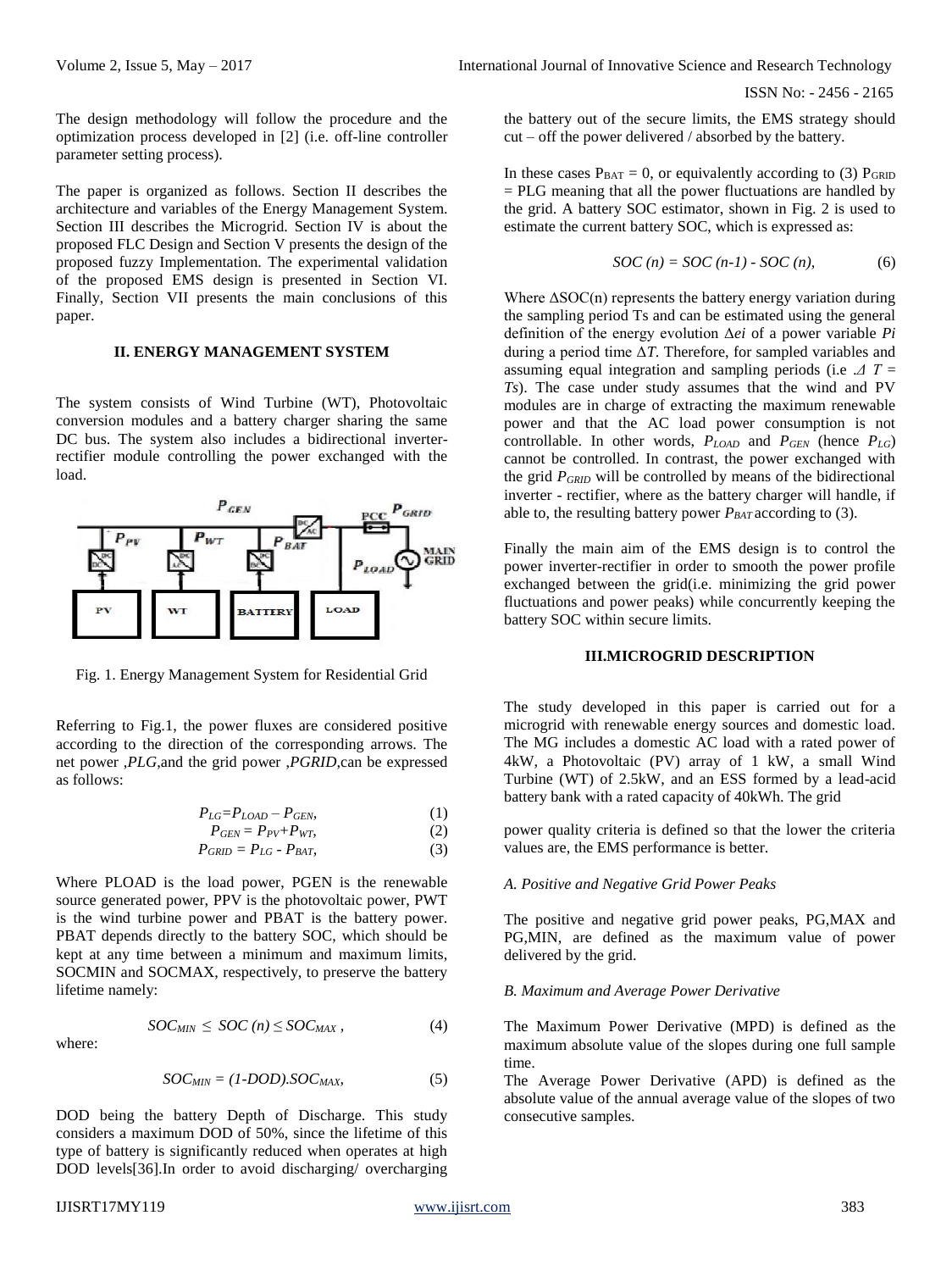#### **IV. PROPOSED FLC DESIGN**

An improved FLC- based EMS design is presented in this section with the aim of minimizing the power peaks and fluctuations in the grid power profile while keeping the battery SOC evolution within secure limits as well as to reduce the FLC complexity .

s

The new fuzzy EMS design suggests computing the grid power as the sum of the average value of the MG net power,  $PAVG(n)$ , and an additional component,  $PFLC(n)$  which is in charge of modifying the grid power profile to keep the battery SOC within the secure limits at any time.

Thus, the grid power profile is defined as follows:

$$
P_{\text{GRID}}(n) = P_{\text{AVG}}(n) + P_{\text{FLC}}(n),\tag{7}
$$

The proposed design computes by means of a FLC the additional component PFLC (n) from the following two inputs:

i. The SOC of the battery SOC(n),

ii. The MG energy rate -of- change*,* PAVG(n)

The FLC uses the SOC of the battery, SOC (n), as an input to check its value at any time in order to fit the constraints imposed by the maximum DOD of the battery and to preserve its life. Furthermore, PAVG(n) gives to the FLC the information of the magnitude of the MG energy change of two consecutive samples as shown in Fig.2.



Fig.2.Slopes produced by two consecutive samples and average net power profile.

In this regard, a positive slope in Fig. 2 (e.g. m1, m4, m5, m6, m8) means a reduction of the renewable power generation or an increase of the load consumption in the MG. On the contrary, a negative slope (e.g. m2, m3, m7) corresponds to a MG renewable power generation increase or a load consumption decrease.

It is worth noting that PAVG (n) can be understood as the local prediction of the battery SOC future behavior if the grid power is not modified. For this reason, from the information of  $SOC(n)$  and  $PAVG(n)$  the FLC is in charge to modify PFLC(n) to increase, decrease or maintain the power delivered /absorbed by the mains to concurrently satisfy the load power demand and to keep the battery SOC within secure limits. Consequently, the controller output allows the interaction between the MG and the mains.



Fig.3. Fuzzy EMS designed on MG energy rate- of – change and SOC block diagram

The control block diagram of this strategy is shown in Fig.3, where PAVG (n) is obtained from PLG (n) by means of a LPF, PAVG (n) is obtained by a digital filter which implements and limiting the high-frequency gain and noise associated with the derivative term [41].Fig.3 also includes the battery SOC Estimator and the fuzzy controller.

#### **V. FUZZY IMPLEMENTATION**

The Fuzzy implemented here is a Mamdani -based inference and defuzzification of Center of Gravity with two - inputs,  $PAVG(n)$  and  $SOC(n)$ , and one-output  $PFLC(n)$ , which represents the second component of the grid power. Regarding the FLC design, the adjustment of all parameters involved in the fuzzy controller (e.g. number of MFs per Input / output, type, mapping, rule - base).

The procedure followed is described and summarized in the next steps:

*Step1:*Set the initial FLC design.

Set the MF of inputs and outputs variables: number ,type and mapping. Set the initial rule-base.

*Step2:* Adjust the inputs and outputs MFs. Using the real recorded data, adjust the inputs / outputs parameters of the MFs to minimize the quality criteria of Section III.

*Step3:* Optimize the initial rule -base. Using the real recorded data, adjust the initial rule –base to minimize the quality criteria.

By analysis of previous papers and previous experimental results, the optimization process leads to optimized FLC rulebase presented in Table I.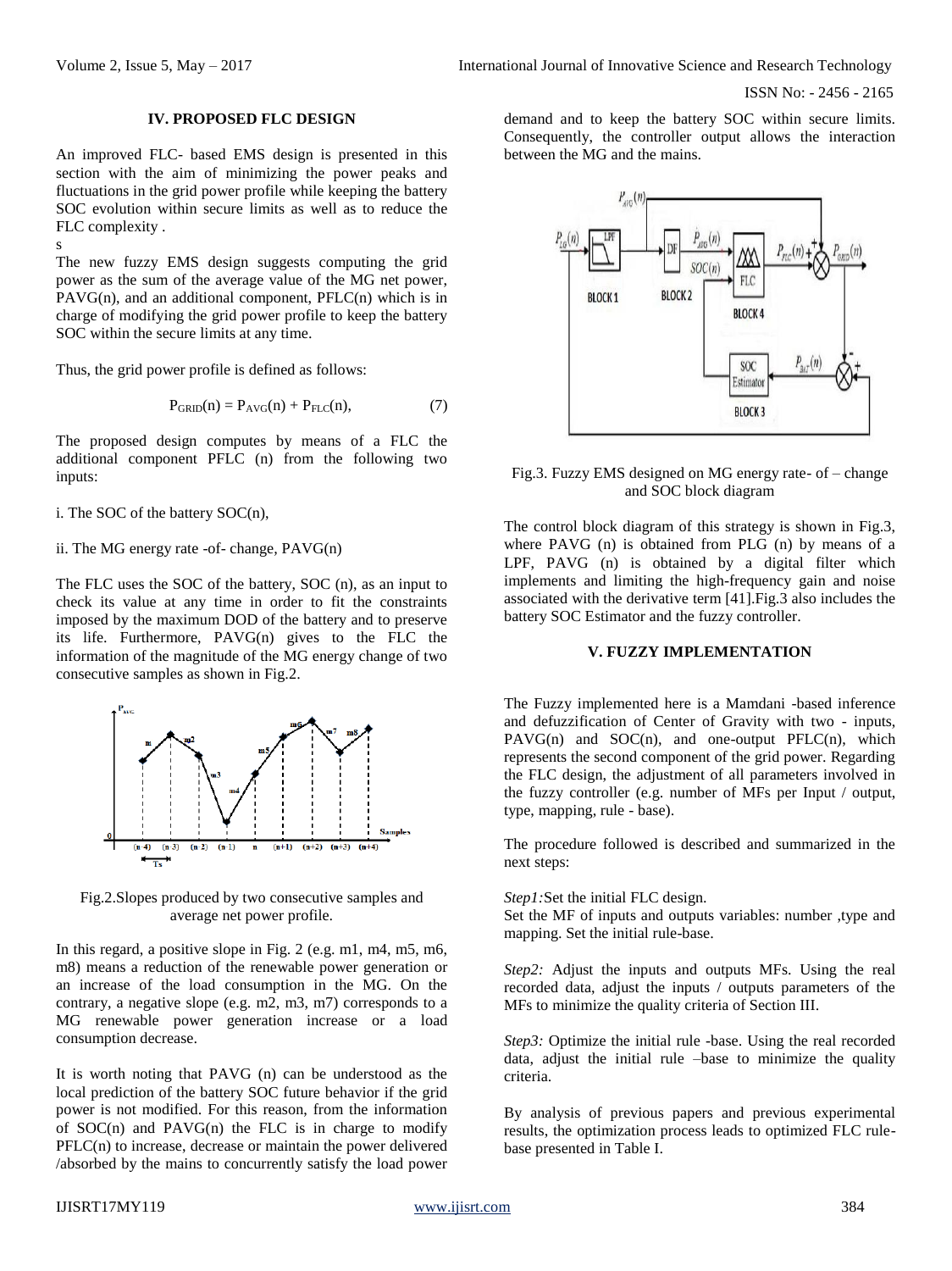| <b>SOC</b><br>Err | NB | <b>NS</b> | ZΕ        | PS        | <b>PB</b> |
|-------------------|----|-----------|-----------|-----------|-----------|
| NB                | NB | NB        | NB        | <b>NS</b> | NS        |
| NS                | NB | NB        | <b>NS</b> | <b>NS</b> | <b>NS</b> |
| ZΕ                | ZΕ | ZE        | ZΕ        | ZΕ        | ZΕ        |
| <b>PS</b>         | PS | PS        | PS        | PВ        | PВ        |
| PB                | PS | PS        | <b>PB</b> | <b>PB</b> | <b>PB</b> |

Table I :- Optimized Flc Rule-Base

As a result of this rule - base five triangular MFs shown in Fig.4 and are defined for each input variable, and correspond to five fuzzy subsets noted as NB, NS, ZE, PS and PB where B represents "Big", S "Small", N "Negative", P "Positive" and ZE "Zero".



(a) Input variable "input 1"



(b) Input variable "input 2"

Fig.4. Input Variable membership functions.





## **VI. EXPERIMENTAL VALIDATION**

The proposed Fuzzy Logic design for Energy Management System is programmed in Matlab/Simulink platform. In order to experimentally validate the proposed EMS, the system has been tested in laboratory conditions. The experimental results are as shown in Fig. 5. The difference between generated power and load power is stored in the battery. If the difference is positive the battery charges and if negative battery discharges. This is experimentally validated under laboratory condition.

## **VII. CONCLUSION**

In this proposed model a design of fuzzy logic control to achieve optimization of a Battery management system for a Wind/ Solar hybrid system is presented. According to the variation of the load, the fuzzy logic controller works effectively by charging and discharging the battery as per the grid status. Simulation results were obtained by developing a detailed dynamic hybrid system model. From the simulation results, the system achieves power equilibrium, and the battery SOC maintains the desired value for extension of battery life.

The control process of the battery charging and discharging is non-linear, time-varying with time delays. It is a multiple variable control problem with unexpected external disturbances. A fuzzy control unit for battery charging and discharging used in a renewable energy generation system is developed. Simulation results based on fuzzy strategies show that the control unit has satisfied performance in a laboratory environment.

Current work is focused on the extension of the proposed approach by implementing predictive method of control for better system efficiency.